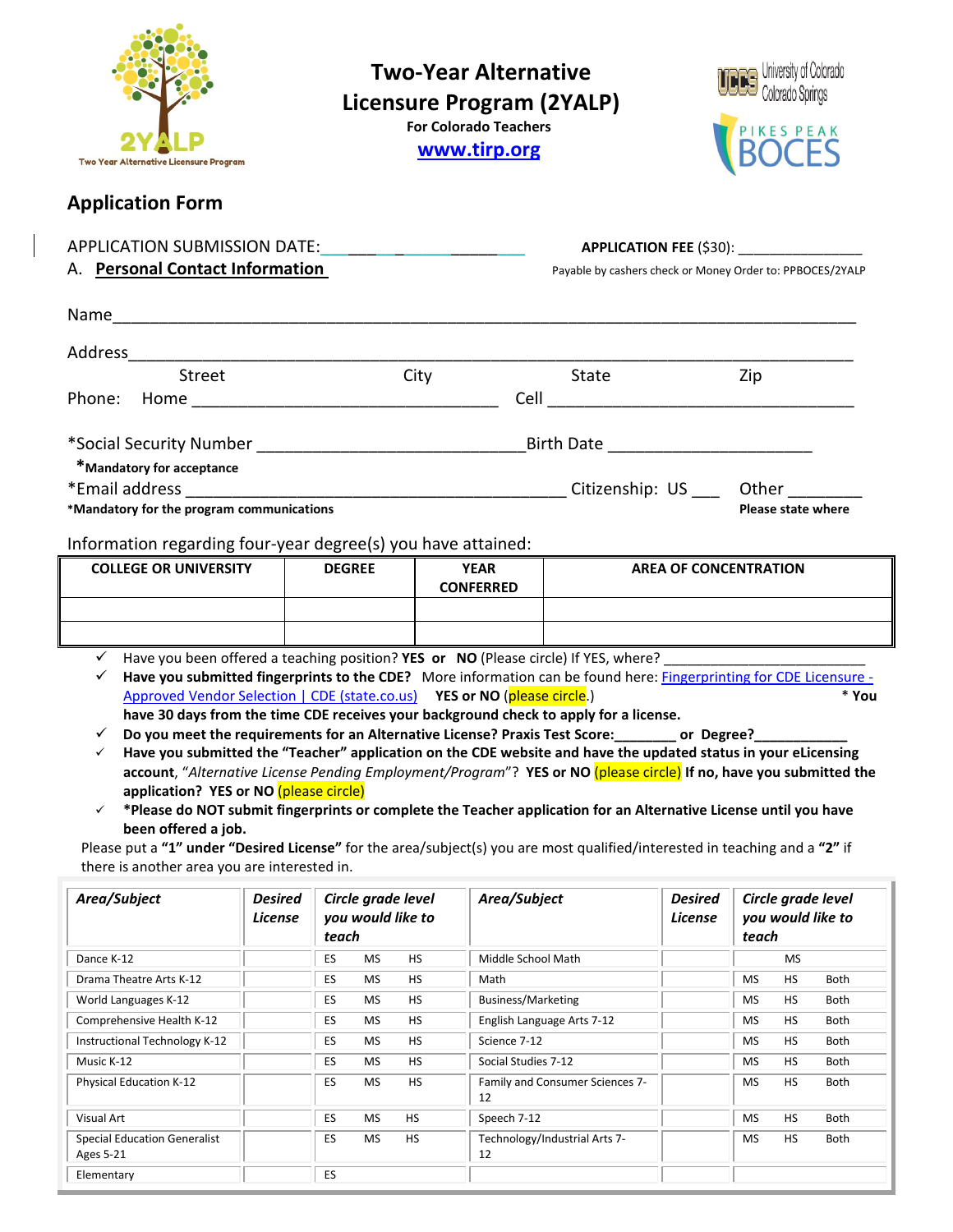## B**. Do you speak another language fluently? \_\_\_\_\_\_ Which language? \_\_\_\_\_\_**\_**\_\_\_\_\_\_\_\_\_**

## C. **Enclose a cover letter in which you formally apply for admission to the Two Year Alternative Licensure Program and in which you address the following questions.**

- 1. What are some of the reasons you want to teach in the endorsement area indicated?
- 2. What skills and background experience do you feel you bring to the field of teaching?
- 3. What are some reasons you have chosen this program to get your license?
- 4. The PPBOCES/UCCS Two Year Alternative Licensure Program is time consuming and demanding. Describe how you plan to fit this program into your life.
- 5. Why do you think you will be successful?

# D. **Fill out the "Experience with Children/Youth" chart, attached. If you have no experience with school-aged children so indicate on the chart.**

#### E. **Please attach with your application:**

- PRAXIS test scores (required for Elementary and SPED endorsements).
- Legible copies of transcripts from every institution of higher education you attended; you will need official transcripts for the Colorado Department of Education, you will scan and upload these to their system.
- Your current resume (helpful handout from WWU to present it as an "educator resume": [http://www.wwu.edu/careers/docs/resumehandout\\_foreducators.pdf\)](http://www.wwu.edu/careers/docs/resumehandout_foreducators.pdf)
- Three (3) current letters of recommendation (ask individuals writing recommendations for you to include in the letter their knowledge of your competence to teach in the subject area you noted above as well as their relationship to you). Letters should be dated and signed. (**This is also helpful for when you are applying for positions in the area**). They can be addressed, "To Whom It May Concern."
- \$30.00 application fee made payable to: PPBOCES/2YALP (money order or cashier's check) non-refundable
- All four pages of the application.

#### F. **The Two Year Alternative Licensure Program** requires that you:

- attend all scheduled teacher education sessions
- finish and submit all assignments
- allow yourself to be involved in 100 hours of professional development activities (some involving videotaping) each year of the two-year program
- pay all fees (please see our website at [www.tirp.org\)](http://www.tirp.org/)
- Failure to comply may result in late completion or dismissal from the program.

I understand that information in this application may be shared with interested individuals in districts or schools who are members or associate members of the Pikes Peak BOCES, as well as other districts or schools who may purchase services from the Pikes Peak BOCES, including hiring alternative licensed teachers.

#### **Please sign below indicating that you understand and agree to comply with the above requirements.**

Signature of Program Candidate

Return your completed application to: **Pikes Peak BOCES/UCCS Two Year Alternative Licensure Program 2883 S. Circle Dr. Colorado Springs, CO 80906 (719) 622-2081**

\_\_\_\_\_\_\_\_\_\_\_\_\_\_\_\_\_\_\_\_\_\_\_\_\_\_\_\_\_\_\_\_\_\_\_\_\_\_\_\_\_\_\_\_\_\_\_\_\_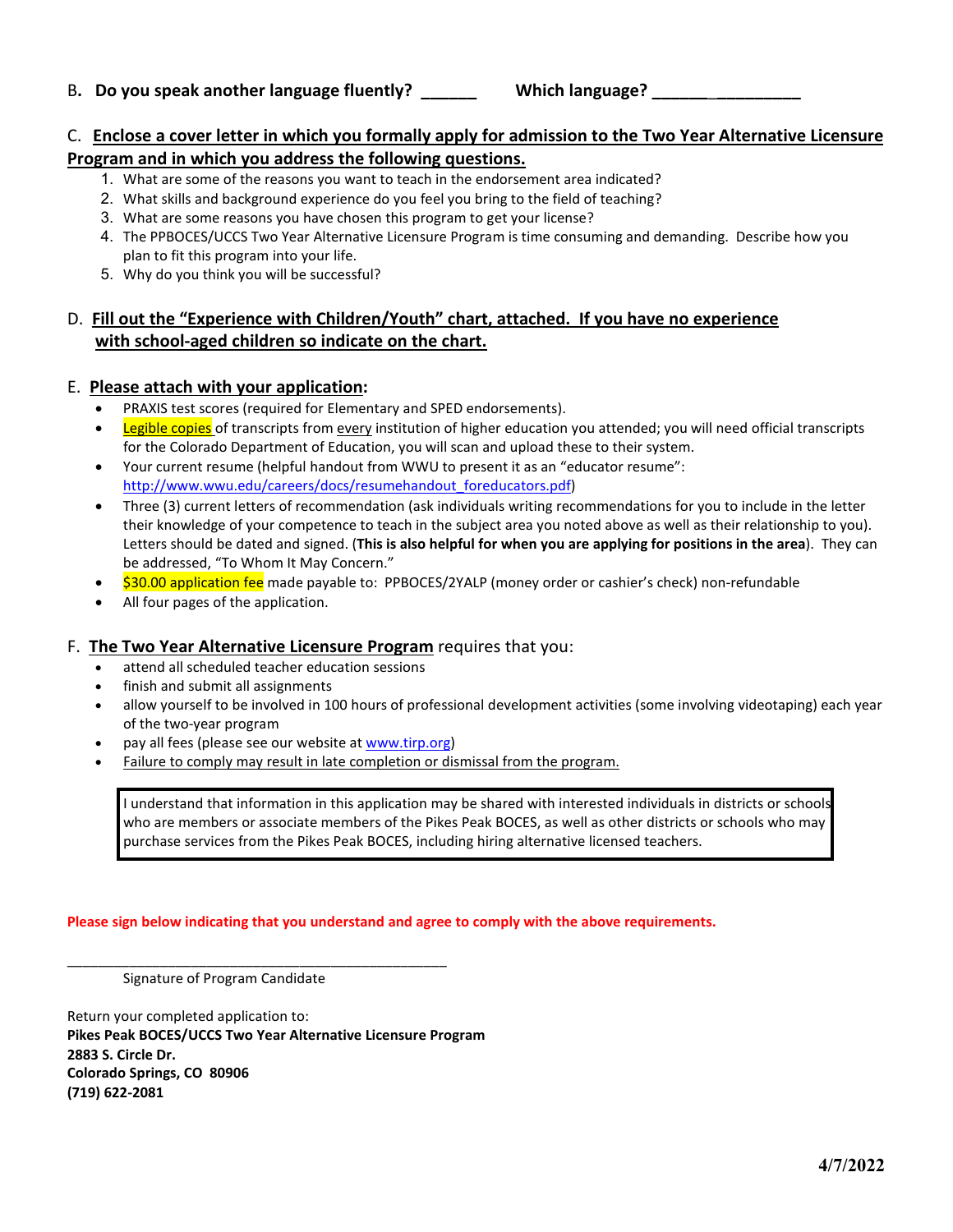# **Experiences with Children/Youth**

*Instructions:* Please describe below the experiences you have had working with children/youth (subbing, teacher on an emergency certificate, charter schools, private schools, volunteering , etc----experiences other than parenting). Please list most recent experience first. You may continue this chart on another page or on the back, if necessary. **Please type or write legibly.**

|                               |                                  |                   |                            | Was this a                          |                 |
|-------------------------------|----------------------------------|-------------------|----------------------------|-------------------------------------|-----------------|
| Dates of<br><b>Experience</b> | School/School<br><b>District</b> | Contact<br>Person | <b>Your Responsibility</b> | Substitute<br>Assignment?           | Age of<br>Youth |
|                               |                                  |                   |                            | Yes<br>No                           |                 |
|                               |                                  |                   |                            | Yes<br>$\operatorname{\mathsf{No}}$ |                 |
|                               |                                  |                   |                            | Yes<br>$\operatorname{\mathsf{No}}$ |                 |
|                               |                                  |                   |                            | Yes<br>$\operatorname{\mathsf{No}}$ |                 |